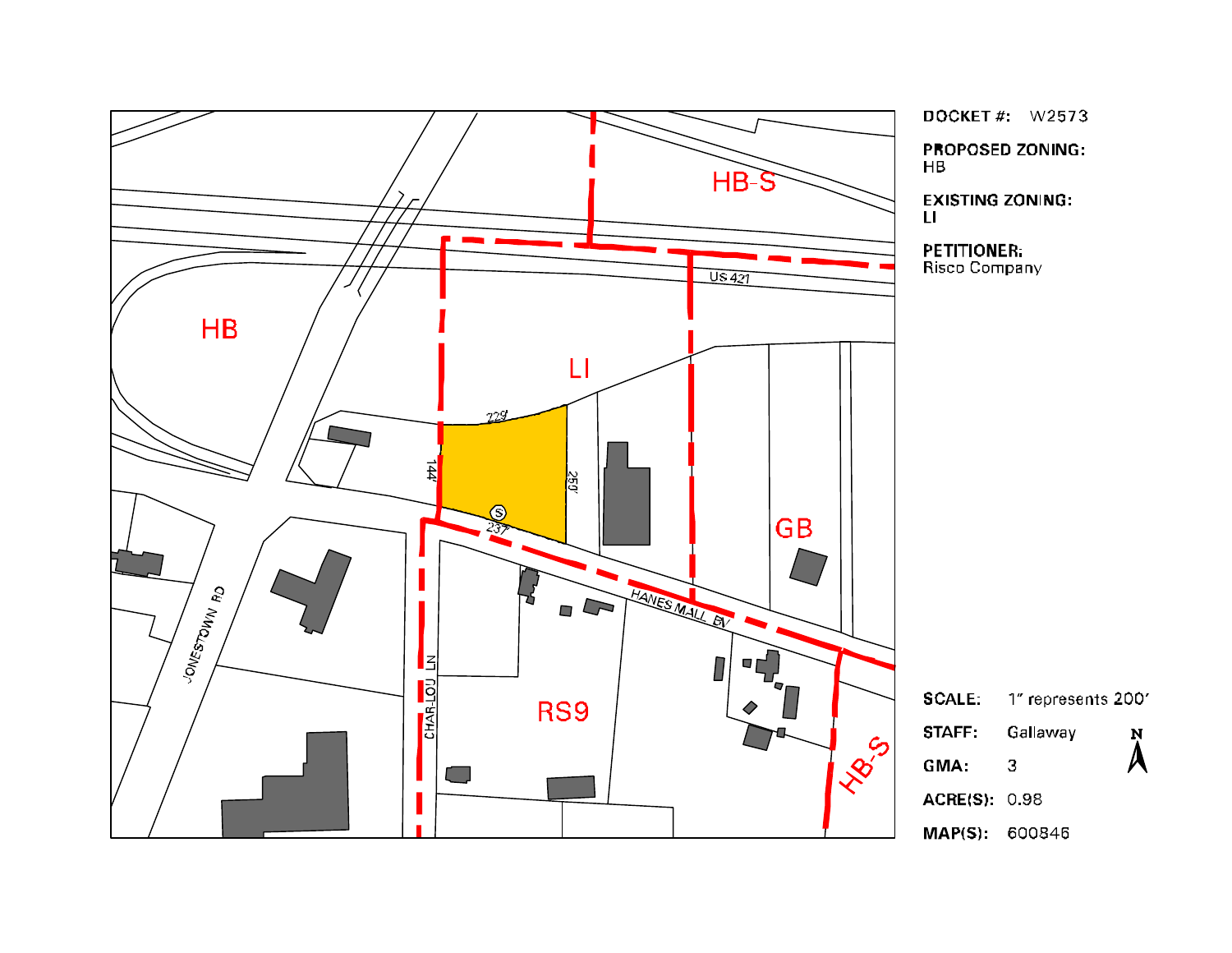August 21, 2002

Risco Company c/o William Freeman 1010 Kent Mews Court Winston-Salem, NC 27104

## RE: ZONING MAP AMENDMENT W-2573

Dear Mr. Freeman:

The attached report of the Planning Board to the Board of Aldermen is sent to you at the request of the Aldermen. You will be notified by the City Secretary's Office of the date on which the Aldermen will hear this petition.

Sincerely,

A. Paul Norby, AICP Director of Planning

pc: City Secretary's Office, P.O. Box 2511, Winston-Salem, NC 27102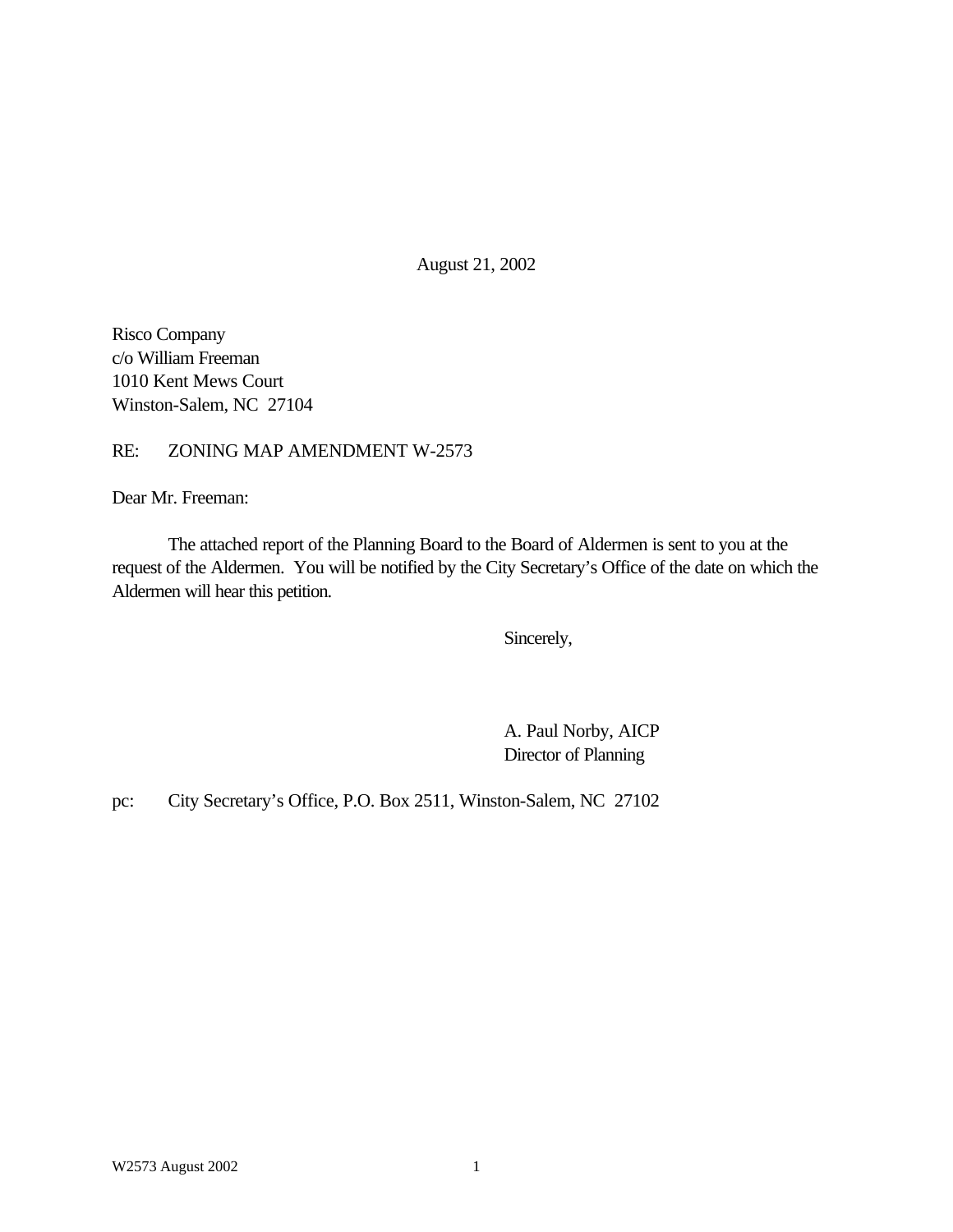| <b>ACTION REQUEST FORM</b>                                                                                                                                               |                                                                                                                                                                                                       |  |  |
|--------------------------------------------------------------------------------------------------------------------------------------------------------------------------|-------------------------------------------------------------------------------------------------------------------------------------------------------------------------------------------------------|--|--|
| DATE:<br>TO:<br>FROM:                                                                                                                                                    | August 21, 2002<br>The Honorable Mayor and Board of Aldermen<br>A. Paul Norby, AICP, Director of Planning                                                                                             |  |  |
| <b>BOARD ACTION REQUEST:</b>                                                                                                                                             |                                                                                                                                                                                                       |  |  |
|                                                                                                                                                                          | Request for Public Hearing on zoning map amendment of Risco Company from LI to<br>HB: property is located on the north side of Hanes Mall Boulevard east of<br>Jonestown Road (Zoning Docket W-2573). |  |  |
|                                                                                                                                                                          |                                                                                                                                                                                                       |  |  |
|                                                                                                                                                                          | <b>SUMMARY OF INFORMATION:</b>                                                                                                                                                                        |  |  |
| Zoning map amendment of Risco Company from LI to HB: property is located on<br>the north side of Hanes Mall Boulevard east of Jonestown Road (Zoning Docket W-<br>2573). |                                                                                                                                                                                                       |  |  |
| <b>PLANNING BOARD ACTION:</b>                                                                                                                                            |                                                                                                                                                                                                       |  |  |
| FOR:<br><b>AGAINST:</b><br><b>SITE PLAN ACTION:</b>                                                                                                                      | <b>MOTION ON PETITION: APPROVAL</b><br><b>UNANIMOUS</b><br><b>NONE</b><br>NOT REQUIRED                                                                                                                |  |  |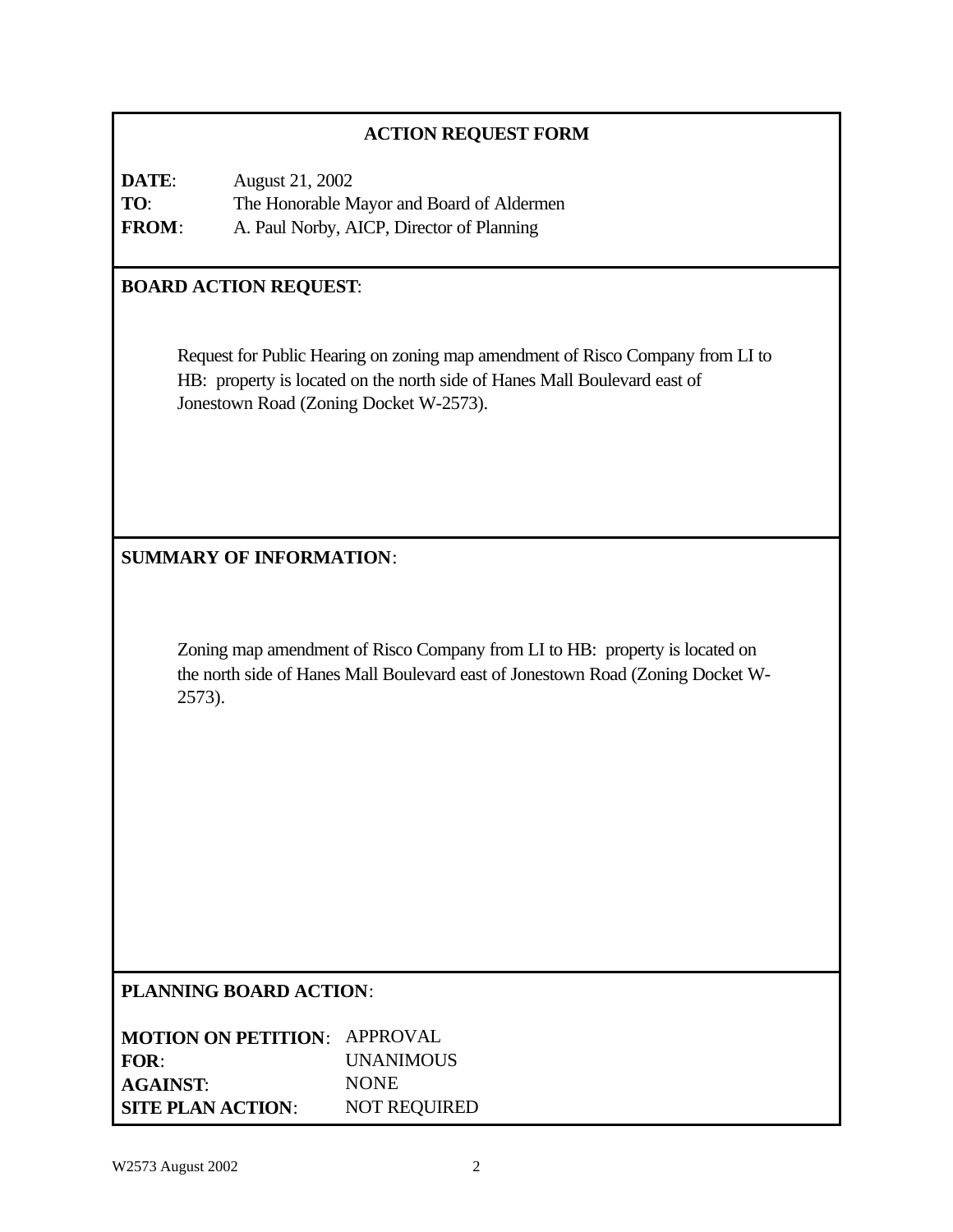### CITY ORDINANCE - GENERAL USE

Zoning Petition of Risco Company, Docket W-2573

AN ORDINANCE AMENDING THE WINSTON-SALEM CITY ZONING ORDINANCE AND THE OFFICIAL ZONING MAP OF THE CITY OF WINSTON-SALEM, N.C.

\_\_\_\_\_\_\_\_\_\_\_\_\_\_\_\_\_\_\_\_\_\_\_\_\_\_\_\_\_\_\_\_\_\_\_\_\_\_\_

BE IT ORDAINED by the Board of Aldermen of the City of Winston-Salem as follows:

Section 1. The Winston-Salem City Zoning Ordinance and the Official Zoning Map of the City

of Winston-Salem, N.C. are hereby amended by changing from LI to HB the zoning classification of

the following described property:

Tax Block 3904, Tax Lot 110

Section 2. This ordinance shall become effective upon adoption.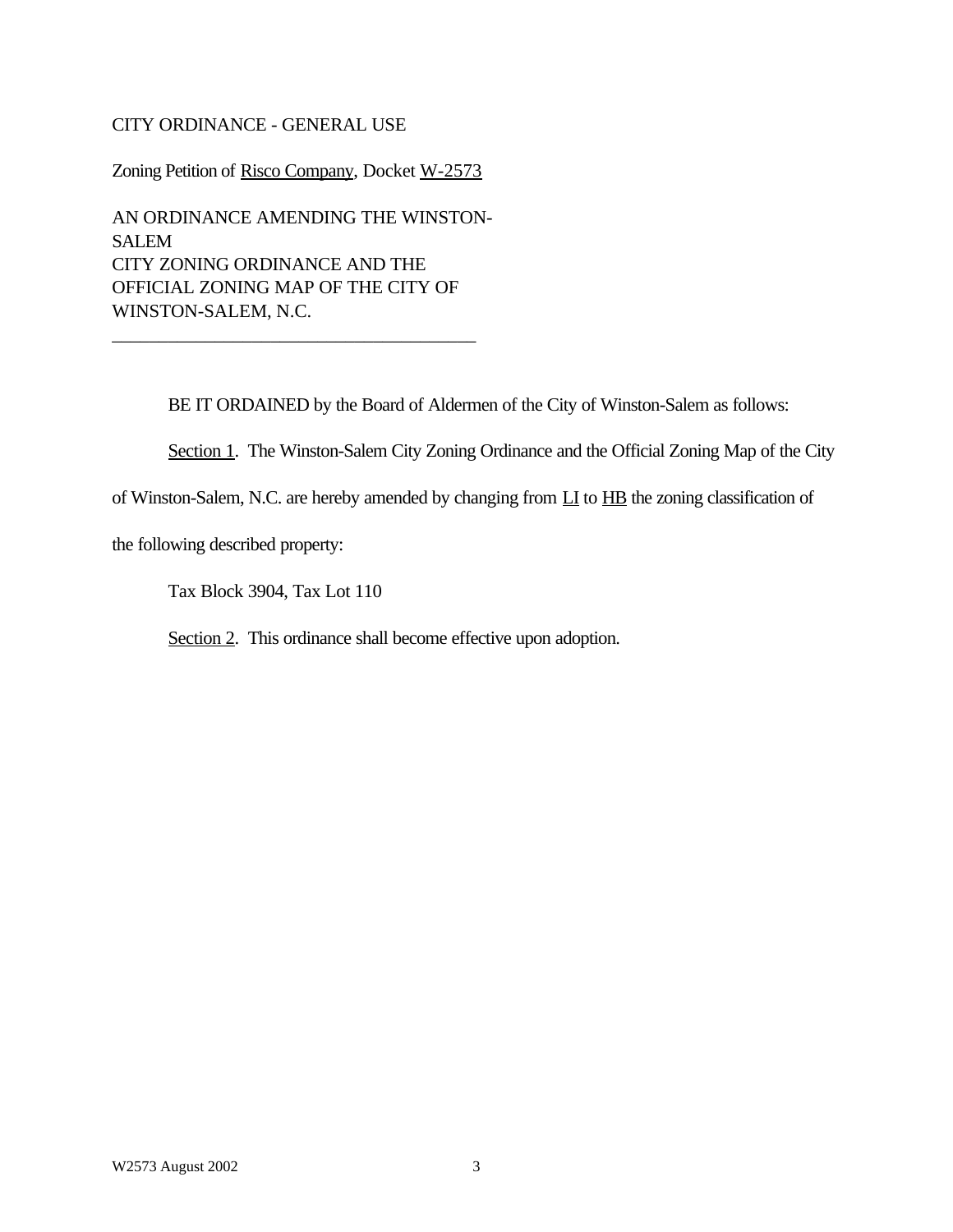## **ZONING STAFF REPORT**

**DOCKET #** W-2573 **STAFF:** Suzy Gallaway

Petitioner(s): Risco Company Ownership: Same

#### **REQUEST**

From: LI To: HB

Both general and special use district zoning were discussed with the applicant(s) who decided to pursue the zoning as requested.

NOTE: This is a general use zoning petition; therefore, **ALL** uses permitted in the above requested district should be considered.

Acreage: 0.98 acre

### **LOCATION**

Street: North side of Hanes Mall Boulevard east of Jonestown Road Jurisdiction: City of Winston-Salem Ward: Southwest

### **PROPERTY SITE/IMMEDIATE AREA**

Existing Structures on Site: Site is vacant.

Adjacent Uses:

| North - | Hwy. 421                                                             |
|---------|----------------------------------------------------------------------|
| East -  | Vacant Lot, zoned LI; further east Southern Community Bank, zoned GB |
| South - | Single Family Residence, zoned RS-9                                  |
| West -  | Waffle House, zoned HB                                               |

#### **GENERAL AREA**

Character/Maintenance: Well-maintained mixture of uses Development Pace: Rapid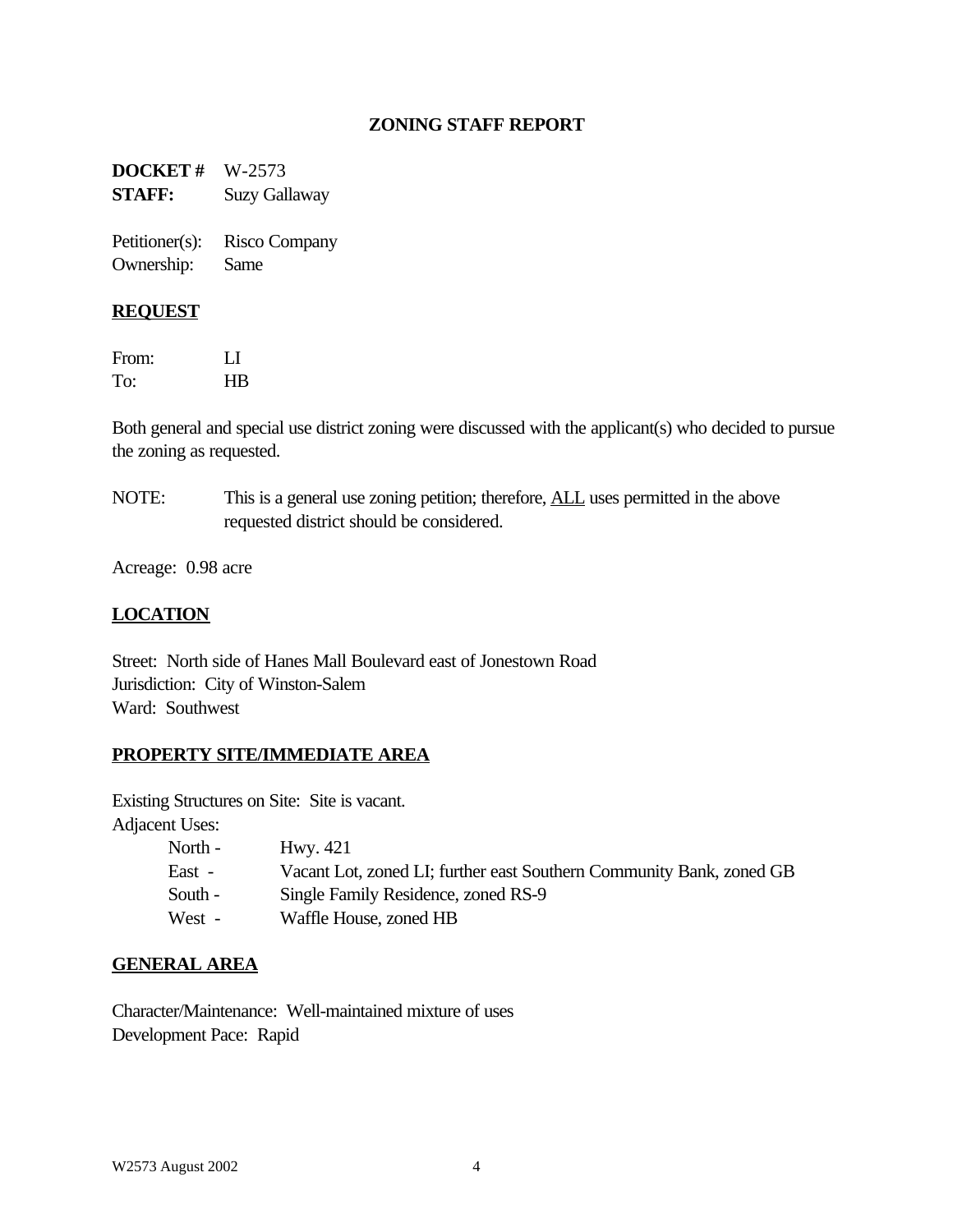# **PHYSICAL FEATURES/ENVIRONMENTAL REVIEW**

Impact on Existing Features: Site is vacant.

Topography: There is an approximate change in elevation of 9' on the subject property (from an approximate elevation of 859' in the southwest down to 850' in the northeast).

Vegetation/habitat: The subject property is mostly vegetated. Watershed: Site does not lie within the boundaries of a water supply watershed.

# **TRANSPORTATION**

Direct Access to Site: Char-Lou Ln; Jonestown Rd; Hanes Mall Blvd; US 421 Street Classification: Char-Lou Lane - Local Road; Jonestown Road - Major Thoroughfare; Hanes Mall Boulevard - Major Thoroughfare; US 421 - Freeway Average Daily Traffic Count/Estimated Capacity at Level of Service D (Vehicles per Day):

Hanes Mall Blvd between Jonestown Road and Westgate Center Drive = 15,000 / 16,100

US 421 between Jonestown Road and I-40 = 44,300 (1995 Count) / 95,900

Transit: Route 43 along Jonestown and Kester Mill Roads

# **HISTORY**

Relevant Zoning Cases:

- 1. W-2351; GB-S (Shopping Center) to Site Plan Amendment; approved December 6, 1999; north side of Hanes Mall Boulevard west of Westgate Center Drive; 26.15 acres; Planning Board and staff recommended approval.
- 2. W-2256; RM-18 and GB-S (Shopping Center) to GB-S (Shopping Center); approved November 5, 1998; north side of Hanes Mall Boulevard west of Westgate Center Drive; 26.15 acres; Planning Board and staff recommended approval.
- 3. W-2275; RS-9 and HB-S to GB-S (Shopping Center); approved December 7, 1998; northeast side of Hanes Mall Boulevard and on the southeast side of US 421/I-40 interchange; 2.16 acres; Planning Board and staff recommended approval.
- 4. W-2247; RS-9 to HB-S (Multiple business uses); approved October 5, 1998; northeast side of Hanes Mall Boulevard, east of the intersection of Hanes Mall Boulevard and interstate 40; 1.27 acres; Planning Board and staff recommended approval.

# **CONFORMITY TO PLANS**

GMP Area (*Legacy*): Suburban Neighborhoods (GMA 3) Relevant Comprehensive Plan Recommendation(s): *Legacy* calls for focused retail development,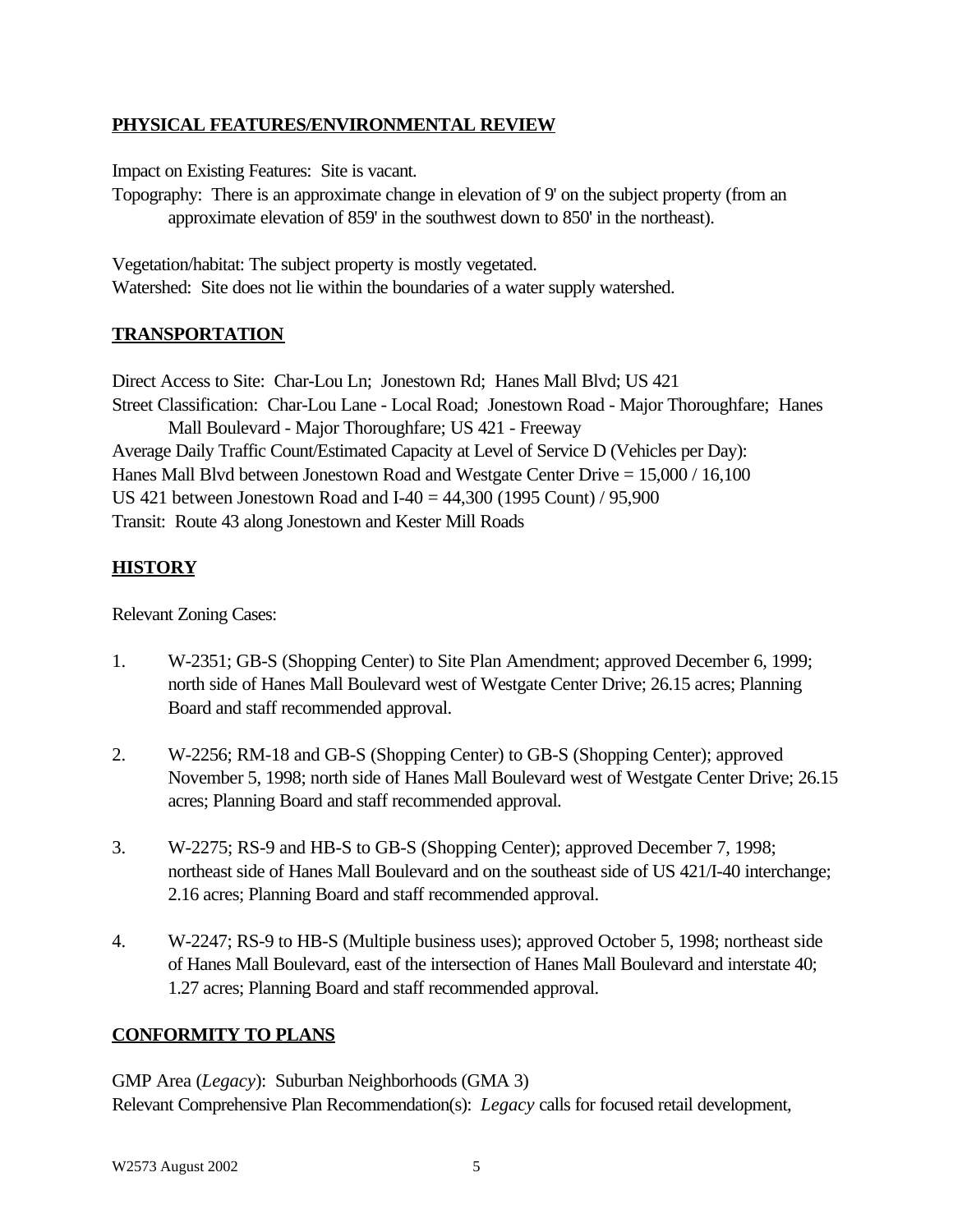interconnections between adjacent commercial uses and site design features that promote pedestrian as well as automobile access

Area Plan/Development Guide: *South Stratford Road Development Guide* (adopted in 1989) Relevant Development Guide Recommendation(s): Page 17 of the *South Stratford Road*

*Development Guide* identifies the subject property as part of the Hanes Mall/South Stratford Road Activity Center. This area is to be the focus for intense commercial, office, residential and light industrial land uses.

# **ANALYSIS**

The request is to rezone just under one acre from LI to HB. Prior to the adoption of the UDO the land in this area was zoned I-2. Upon adoption of the UDO, I-2 zoning was converted to either GB or LI. This site was vacant at the time and was converted to LI. Most of Hanes Mall Boulevard as well as Jonestown Road in this area is comprised of commercial uses, rather than industrial uses. There is also a great deal of general use zoning in the area, with special use further south along Hanes Mall Boulevard, away from the Jonestown Road intersection. There is also special use zoning further north on Jonestown Road, across Highway 421. The area surrounding the 421/Jonestown Road/Hanes Mall Boulevard intersection is almost entirely HB general use zoning.

Staff analyzed two major concerns related to general use zoning, which were off-premise signage or billboards, and the interconnectivity recommended in *Legacy*. Upon consultation with the Inspections Division it was determined that a billboard or other off-premise sign would not be allowed at this location because it is within an adopted view corridor. Because the properties on both sides of the subject site are already developed, there is virtually no opportunity to establish vehicular connections between the sites.

Because the request is consistent with the area plan regarding land uses and very little could be gained through special use zoning, staff recommends approval.

# **FINDINGS**

- 1. The request is to rezone just under one acre from LI to HB.
- 2. Prior to the adoption of the UDO the land in this area was zoned I-2, land was converted to GB or LI with the UDO adoption.
- 3. The area surrounding the 421/Jonestown Road/Hanes Mall Boulevard intersection is almost entirely general use zoning.
- 4. Billboards or other off-premise signs would not be allowed at this location because it is along a view corridor.
- 5. The request is consistent with the area plan.